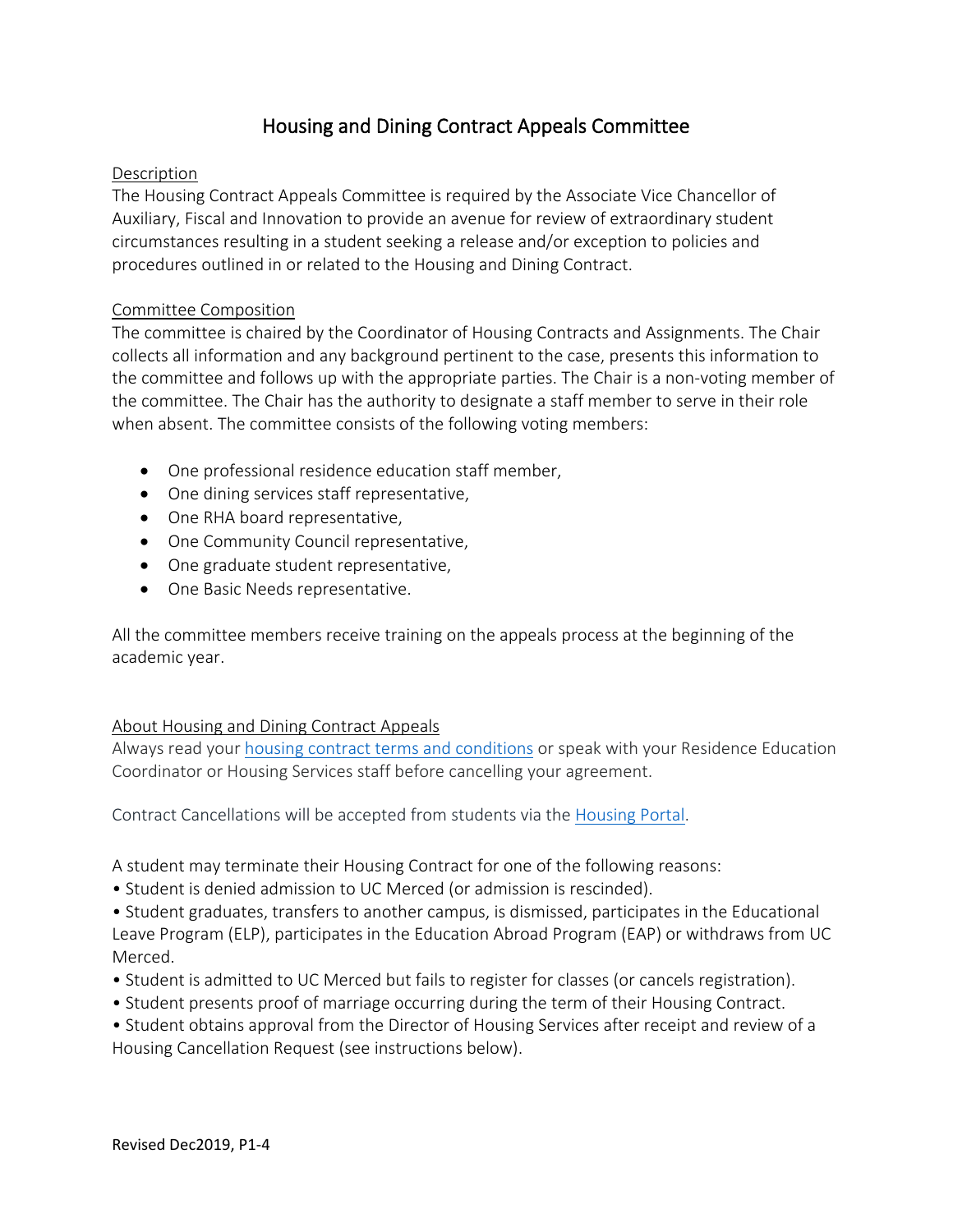If a Contract Cancellation Request is approved, the room and board cost will be pro-rated based on daily rate and the day when the student completes the move-out process, which includes an approved Contract Termination, any residential housing move-out requirements and returning keys to the Valley Housing Office.

Any dining dollar over-usage will be charged to the student. There is no pro-ration for housing and dining in the first and last two weeks of each semester. The contract cancellation fee is not refundable.

#### Appeals Process

The first step in submitting an appeal is for the student to file an appeal through the [Housing](https://ucmerced.starrezhousing.com/StarRezPortalx/Login?returnUrl=%2FStarRezPortalx%2F2A5D75CC%2F1%2F1%2FHome-Home&isContact=False)  [Portal](https://ucmerced.starrezhousing.com/StarRezPortalx/Login?returnUrl=%2FStarRezPortalx%2F2A5D75CC%2F1%2F1%2FHome-Home&isContact=False) online.

The student must provide a written appeal detailing why they believe an exception should be granted through the [Housing Portal.](https://ucmerced.starrezhousing.com/StarRezPortalx/Login?returnUrl=%2FStarRezPortalx%2F2A5D75CC%2F1%2F1%2FHome-Home&isContact=False) Additional information, such as computer screen shots, contract release application, email responses or other supporting documentation should be submitted with their case.

Always refer to our Terms [and Conditions](https://housing.ucmerced.edu/contract) for complete information concerning cancellation.

The Chair will collect all information pertinent to the case including information from the student, supporting documentation, information from the Residence Education Office, Housing Services and any other parties deemed necessary by the Chair.

Once all information is collected, the committee members meet to review the written documentation.

Once all information is reviewed, the committee will discuss the case. The committee will make a recommendation to Housing Services based on the information available, written policies and procedures and taking into consideration previous decisions.

The Chair will follow up with the student in writing regarding the outcome.

#### Appeal Decision Timeline

Once a student submits the appeal, the appeal decision will be made within 14 business days. A student will be informed of the decision 5-7 business days after the appeal decision. Adjustment to billing will be made 5-7 business days after the decision communication to student.

#### Meeting Times/Dates

Meetings are scheduled by the Chair and will be between Weeks two and 15 during the academic year and as needed during the summer.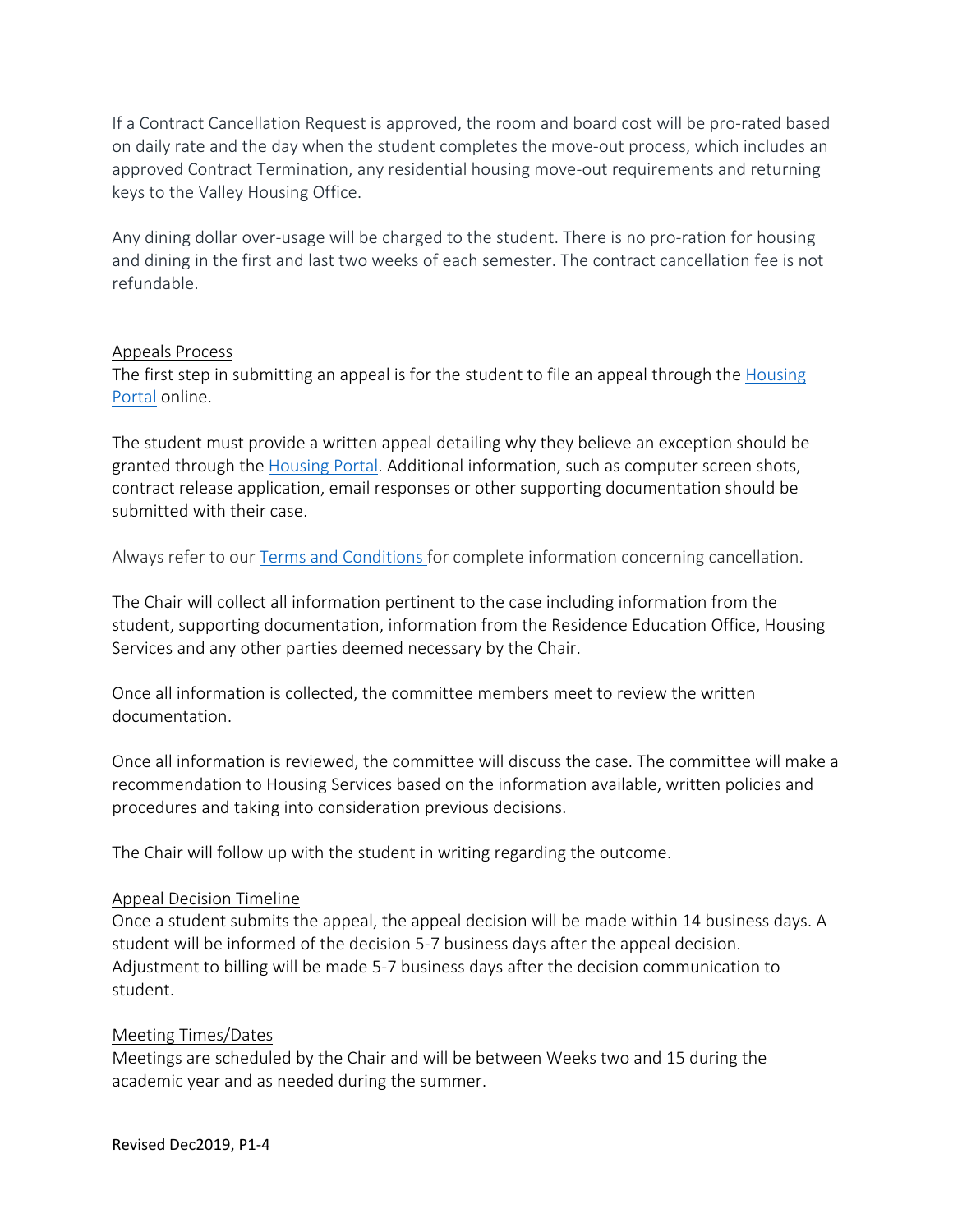#### Additional Information

Once a decision is rendered on an appeal, it is considered final.

If a student requests to present their appeal in person to the committee, they will be allotted no more than 10 minutes at a meeting to do so. They will present their appeal and then must leave afterward to allow the committee the opportunity to discuss the appeal.

Once a decision is made, the Chair will follow up with the student in writing regarding the outcome. A student choosing this option must also understand that the other parties involved may also be asked to appear to share information.

#### About the Committee

The committee serves for one year.

The appeals process begins with the Coordinator for Housing Contracts and Assignments.

Every student is asked to submit an official appeal letter along with any supporting documentation that they are comfortable sharing with the committee.

The Coordinator will then review the documents provided to ensure they include everything the committee will need. If the coordinator anticipates the committee will ask a particular question, the Coordinator will ask the student to either include that information in their appeal or via email so the Coordinator can share their answer with the committee.

The Coordinator will redact very personal information that isn't relevant (i.e. bank account numbers on bank statements).

The Coordinator will then gather all the documents and correspondence relevant to the appeal and prepare a packet for the committee to review. For example, if the appeal is related to a termination decision, the Coordinator would gather the following:

- The original termination application and supporting documents
- The original termination application decision
- The official appeal letter from the student
- Any supporting documentation the student provided along with the appeal
- Any emails pertinent to this termination request

Once the packet is prepared, the Coordinator will schedule a meeting with the appeals committee.

The Coordinator will allow committee members time to review the packet and will then open up the floor for discussion and questions.